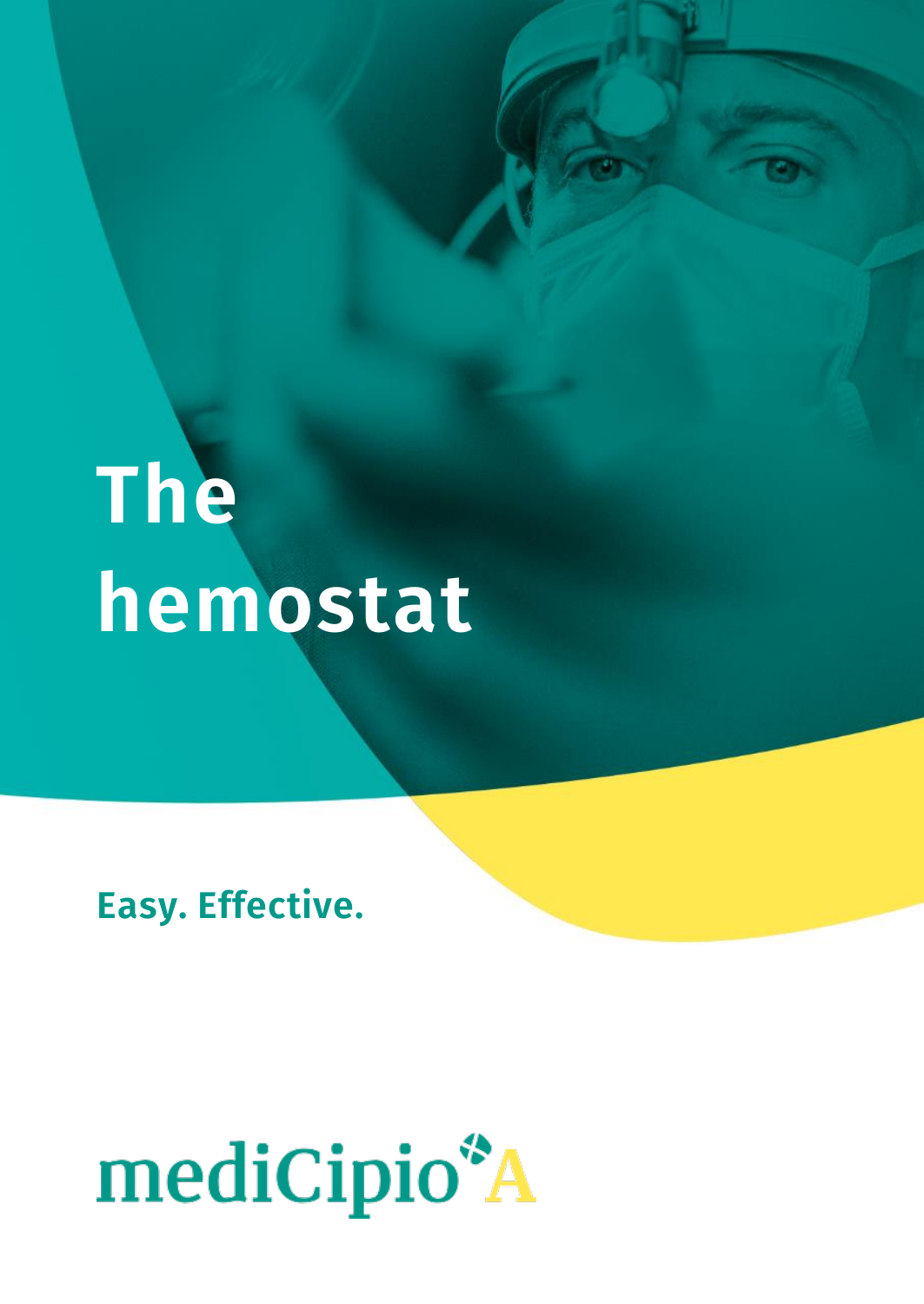**mediCipio A**

## mediCipio<sup>\*</sup>A

The patented two-layer structure of mediCipio A combines the excellent hemostyptic effect, absorbency and adhesiveness of oxidized, regenerated cellulose (ORC) with the stability and compatibility of porcine collagen, without the use of human fibrinogen and thrombin.



## **Effective. To achieve hemostasis.**

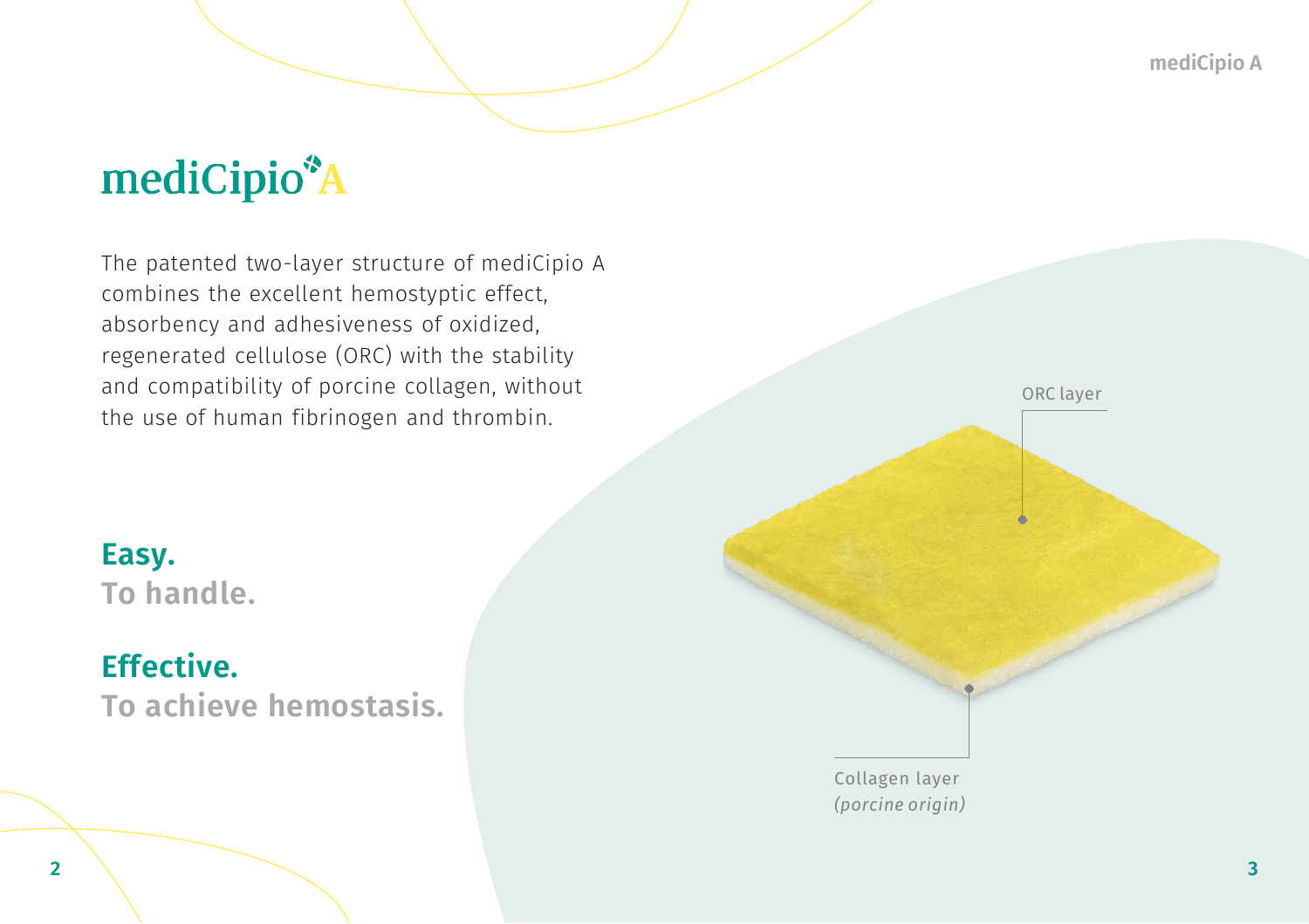## **Easy handling due to best material**

- Ready to use without prior moistening.
- Easy and flexible adaptation of the soft fleece to the wound (Fig. 1).
- mediCipio A sticks to the wound, not to the glove or instruments.
- Uncomplicated due to the absence of human thrombin: no coagulation in vessels or during autotransfusion.



Excellent visibility for postoperative inspection



Malleable already as a dry product

- On contact with tissue fluid, the matrix does not discolour, but becomes semi-transparent and allows the assessment of hemostasis (Fig. 2).
- Available in different sizes and easily cut to size sterilely if required.
- Suitable for use in the trocar.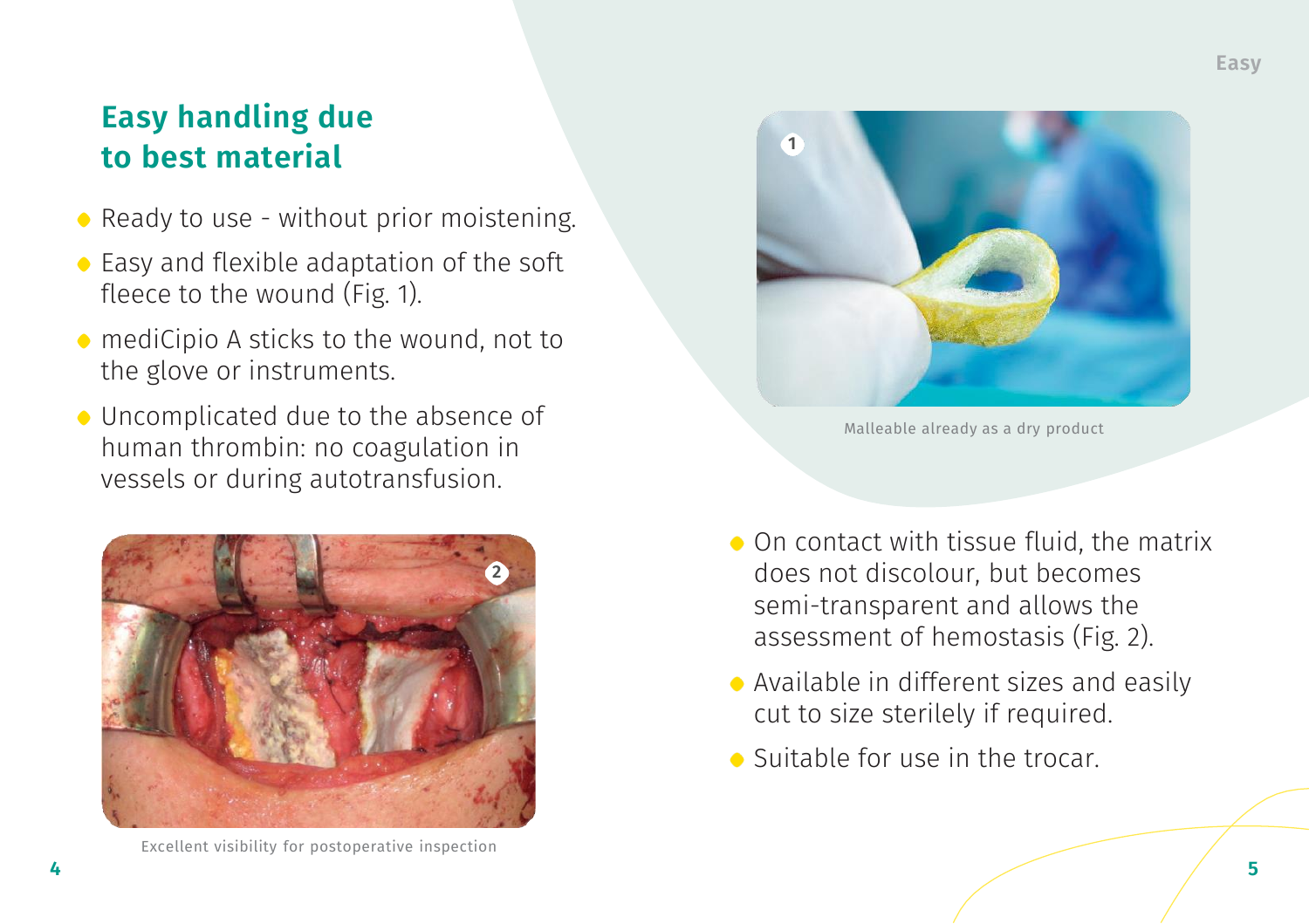



*Surgeons accomplish amazing medical achievements – the hemostat should keep up.*

## **Ensuring medical success effectively**

- Safe and reliable hemostasis
- Promotion of wound healing and best compatibility through porcine collagen
- No increase in volume therefore also applicable near nerves
- Long term stability no detachment of fragments of the fleece
- $\bullet$  No allergenic additives, no risks from human thrombin or fibrinogen
- mediCipio A is completely absorbed within a few weeks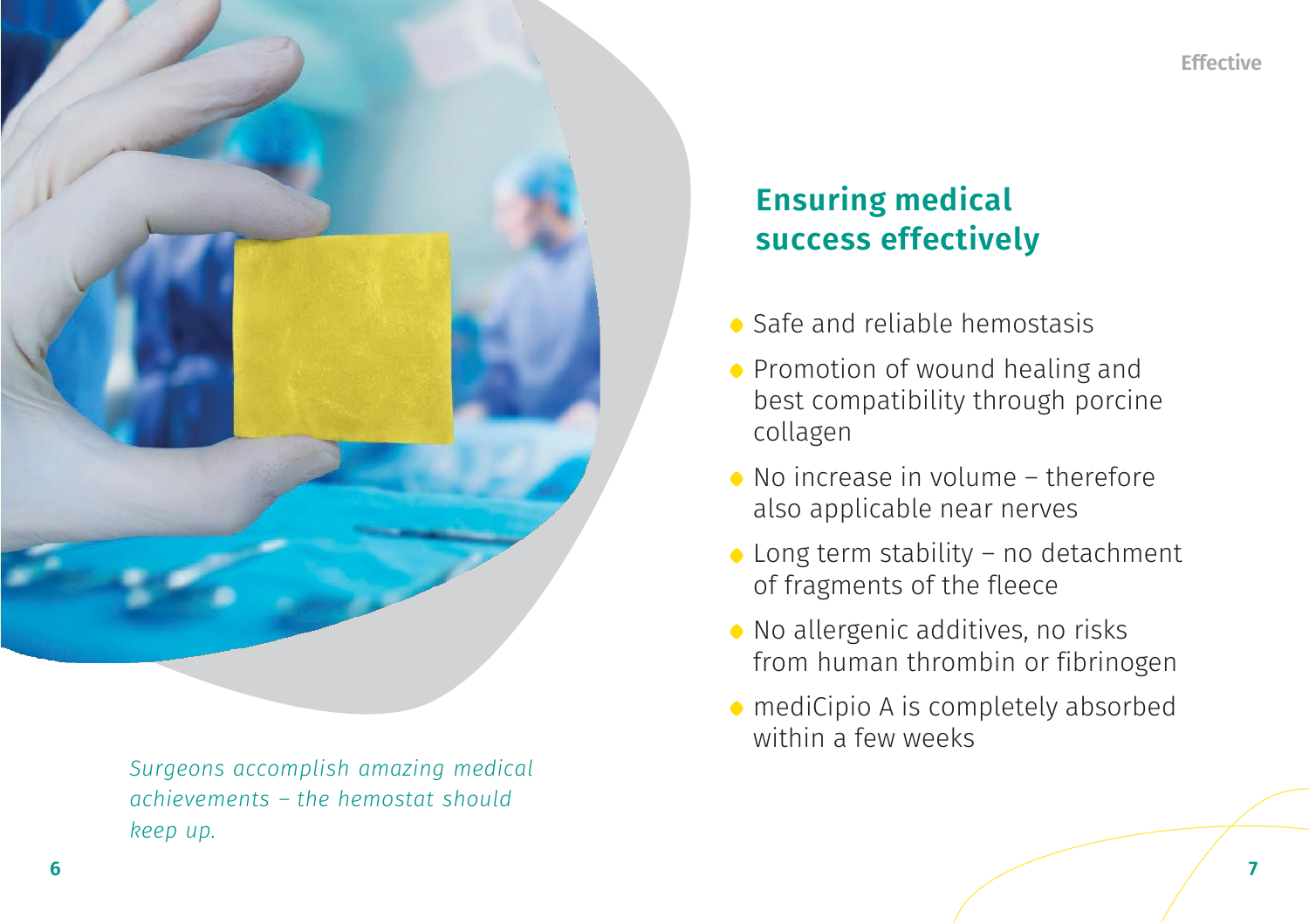#### **RCT on effectiveness**



Evaluation of the amount of fluid in the redondrainage system after thyroidectomy

### **Proven effectiveness: Best hemostyptic quality**

In a prospective and randomized clinical trial with 150 patients it was confirmed that mediCipio A is as effective in inducing hemostasis as a product based on human thrombin and fibrinogen. Safe hemostasis was also confirmed when platelet aggregation inhibitors were used.

**Effective**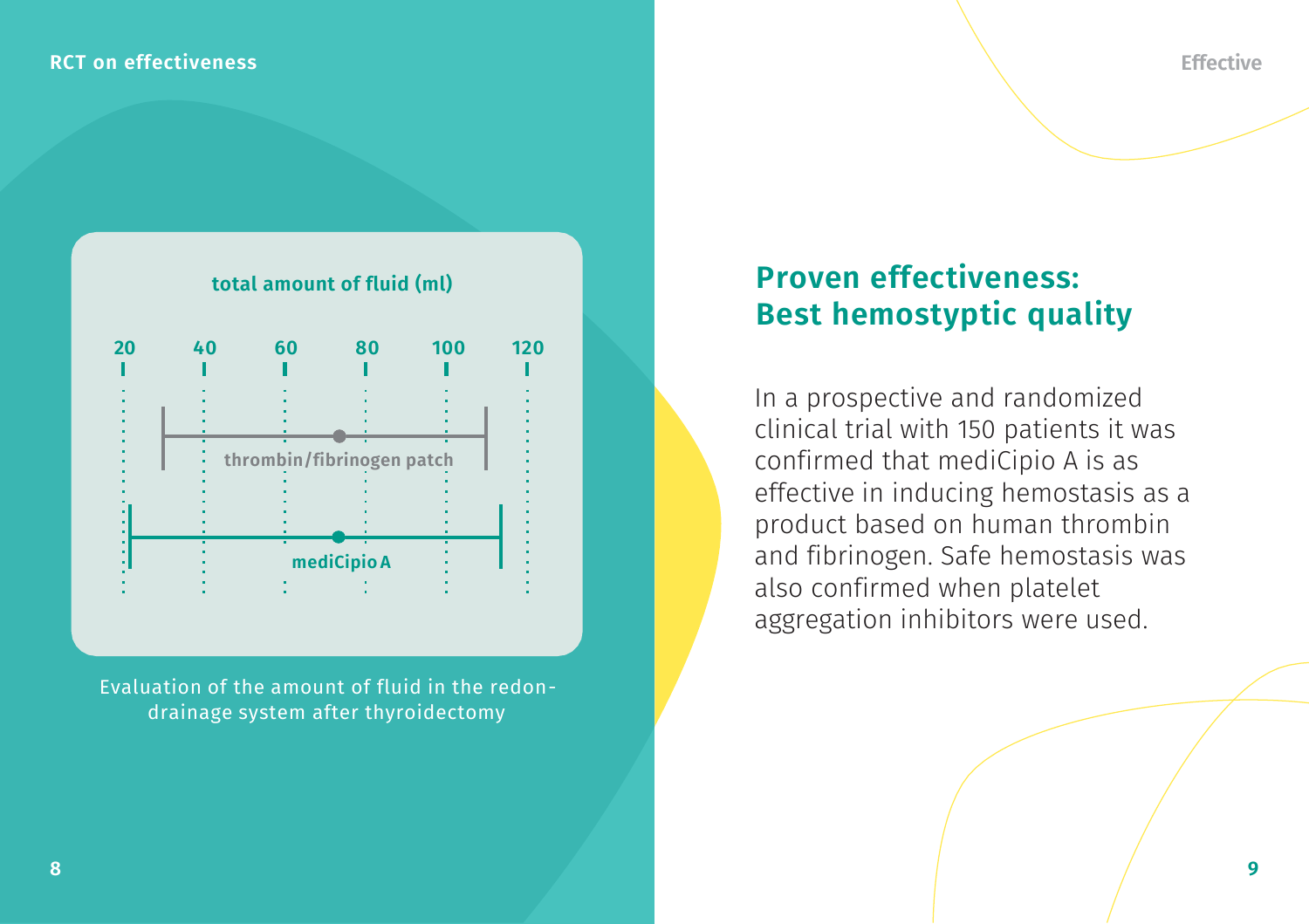## **Easy medical device – simply advantageous**

- $\bullet$  Medical device  $$ restrictions for medicinal products do not apply
- Attractive pricing
- Cost savings through process optimization
- Storable at room temperature
- Made in Germany with strict quality control from raw materials to the final product
- Available in various sizes

| <b>Size</b>      | <b>Content</b> | <b>PPN</b>      |
|------------------|----------------|-----------------|
| $1x5$ cm         | 5 pcs.         | 11 1417 4850 60 |
| 2,5 x 3 cm       | 5 pcs.         | 11 1417 4867 50 |
| 5x5cm            | 2 pcs.         | 11 1417 4873 16 |
| $5 \times 10$ cm | 2 pcs.         | 11 1417 4904 63 |

Each individually sterile packed Can be cut to size under sterile conditions

**Further information and orders: Tel.: +49(0) 371 90 96 83 8**